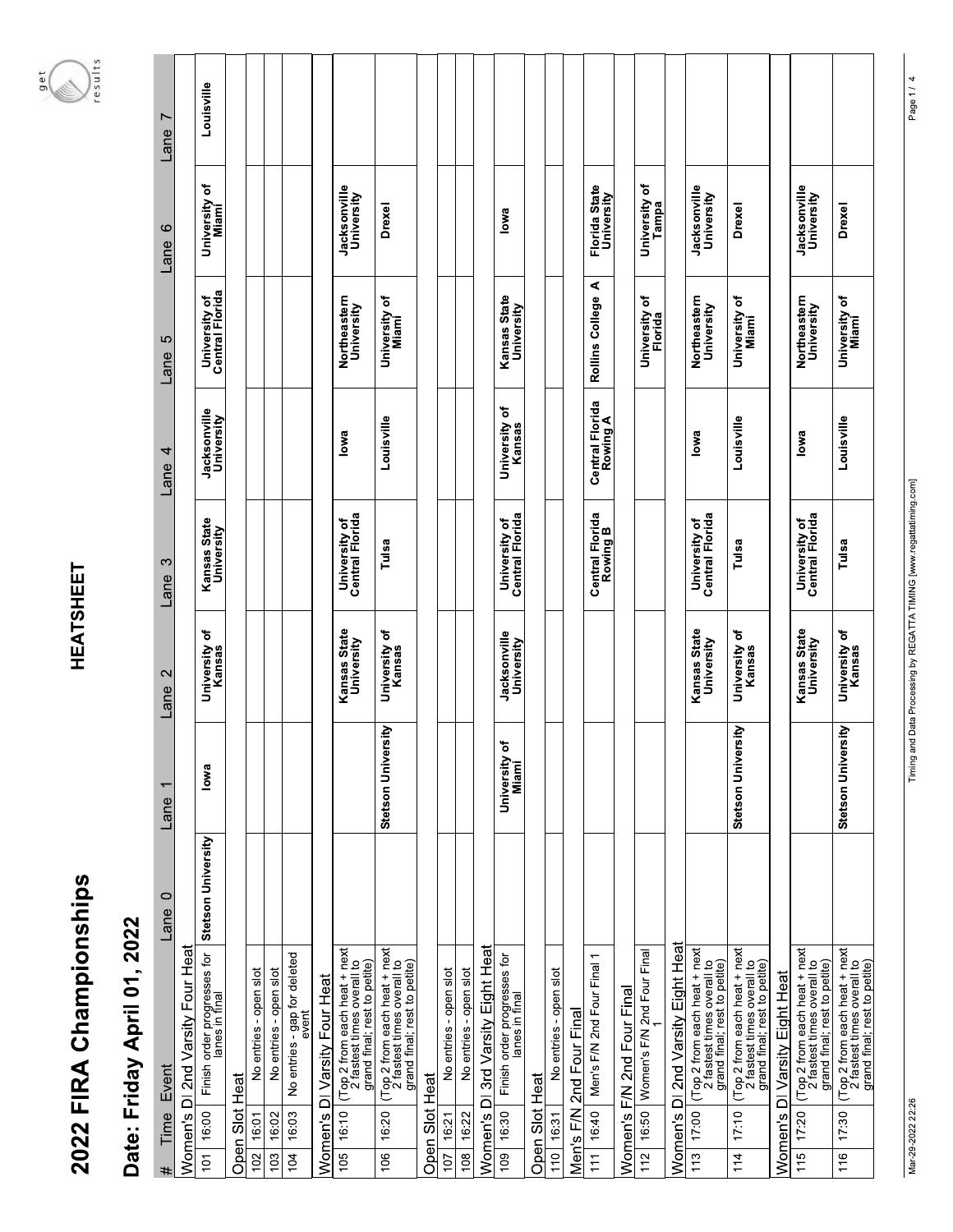| ï<br>z          |
|-----------------|
| ζ<br>$\epsilon$ |
| ı<br>ı<br>ī     |
| $\vdots$        |
| ī               |
|                 |

| Lane 0<br>Time Event<br>#                                            | Lane 1                   | Lane <sub>2</sub>                  | Lane 3                                 | Lane $4$           | Lane 5                    | Lane 6                   | Lane 7                      |
|----------------------------------------------------------------------|--------------------------|------------------------------------|----------------------------------------|--------------------|---------------------------|--------------------------|-----------------------------|
| Women's DII Four Final                                               |                          |                                    |                                        |                    |                           |                          |                             |
| Women's DII Four Final 1<br>07:45<br>201                             |                          | Rollins College                    | Florida Institute of<br>Technology     | Barry University   | Seattle Pacific           | ERAU                     |                             |
| Women's DI Varsity Eight Final                                       |                          |                                    |                                        |                    |                           |                          |                             |
| 08:00 Petite Final (progressed from<br>202                           |                          |                                    |                                        |                    |                           |                          |                             |
| Grand Final (progressed<br>from heats)<br>08:10<br>203               |                          |                                    |                                        |                    |                           |                          |                             |
| Men's Varsity Eight Final                                            |                          |                                    |                                        |                    |                           |                          |                             |
| Men's Varsity Eight Final 1<br>  08:20  <br>204                      |                          | Central Florida<br>Rowing          | ERAU                                   | Stetson University | Rollins College           | University of<br>Florida |                             |
| Women's Varsity Eight Final                                          |                          |                                    |                                        |                    |                           |                          |                             |
| 08:30 Women's Varsity Eight Final<br>205                             | University of<br>Florida | Florida Institute of<br>Technology | Seattle Pacific                        | Barry University   | ERAU                      | Rollins College          | Florida State<br>University |
| Women's DI 2nd Varsity Eight Final                                   |                          |                                    |                                        |                    |                           |                          |                             |
| 08:40 Petite Final (progressed from<br>206                           |                          |                                    |                                        |                    |                           |                          |                             |
| Grand Final (progressed<br>from heats)<br>08:50<br>207               |                          |                                    |                                        |                    |                           |                          |                             |
| Men's JV Eight Final                                                 |                          |                                    |                                        |                    |                           |                          |                             |
| Men's JV Eight Final 1<br>09:00<br>208                               |                          |                                    |                                        |                    | Central Florida<br>Rowing | Rollins College          |                             |
| Women's JV Eight Final                                               |                          |                                    |                                        |                    |                           |                          |                             |
| Women's JV Eight Final 1<br>209 09:10                                |                          |                                    |                                        |                    | ERAU                      | University of<br>Florida |                             |
| Open Slot Final                                                      |                          |                                    |                                        |                    |                           |                          |                             |
| No entries - open slot<br>210   09:11                                |                          |                                    |                                        |                    |                           |                          |                             |
| Women's DI 3rd Varsity Eight Final                                   |                          |                                    |                                        |                    |                           |                          |                             |
| Grand Final (progressed<br>from heats)<br>09:30<br>211               |                          |                                    |                                        |                    |                           |                          |                             |
| Men's F/N Ltwt Four Final                                            |                          |                                    |                                        |                    |                           |                          |                             |
| 212 09:31 No entries - Open Time Slot<br>Women's F/N Ltwt Four Final |                          |                                    |                                        |                    |                           |                          |                             |
| 213 09:32 No entries - Open Time Slot                                |                          |                                    |                                        |                    |                           |                          |                             |
| Women's DI Varsity Four Final                                        |                          |                                    |                                        |                    |                           |                          |                             |
| 214 09:50 Petite Final (progressed from                              |                          |                                    |                                        |                    |                           |                          |                             |
| Grand Final (progressed<br>from heats)<br>10:00<br>215               |                          |                                    |                                        |                    |                           |                          |                             |
| Men's Lightweight Eight Final                                        |                          |                                    |                                        |                    |                           |                          |                             |
| 10:01 No entries - Open Time Slot<br>216                             |                          |                                    |                                        |                    |                           |                          |                             |
| Women's DI 2nd Varsity Four Final<br>10:20<br>217                    |                          |                                    |                                        |                    |                           |                          |                             |
| Grand Final (progressed<br>from heats)                               |                          |                                    |                                        |                    |                           |                          |                             |
| Open Slot Final                                                      |                          |                                    |                                        |                    |                           |                          |                             |
| No entries - open slot<br>$218$ 10:31                                |                          |                                    |                                        |                    |                           |                          |                             |
| Mar-29-2022 22:26                                                    |                          | Timing and Data Processing by      | REGATTA TIMING [www.regattatiming.com] |                    |                           |                          | Page 2/                     |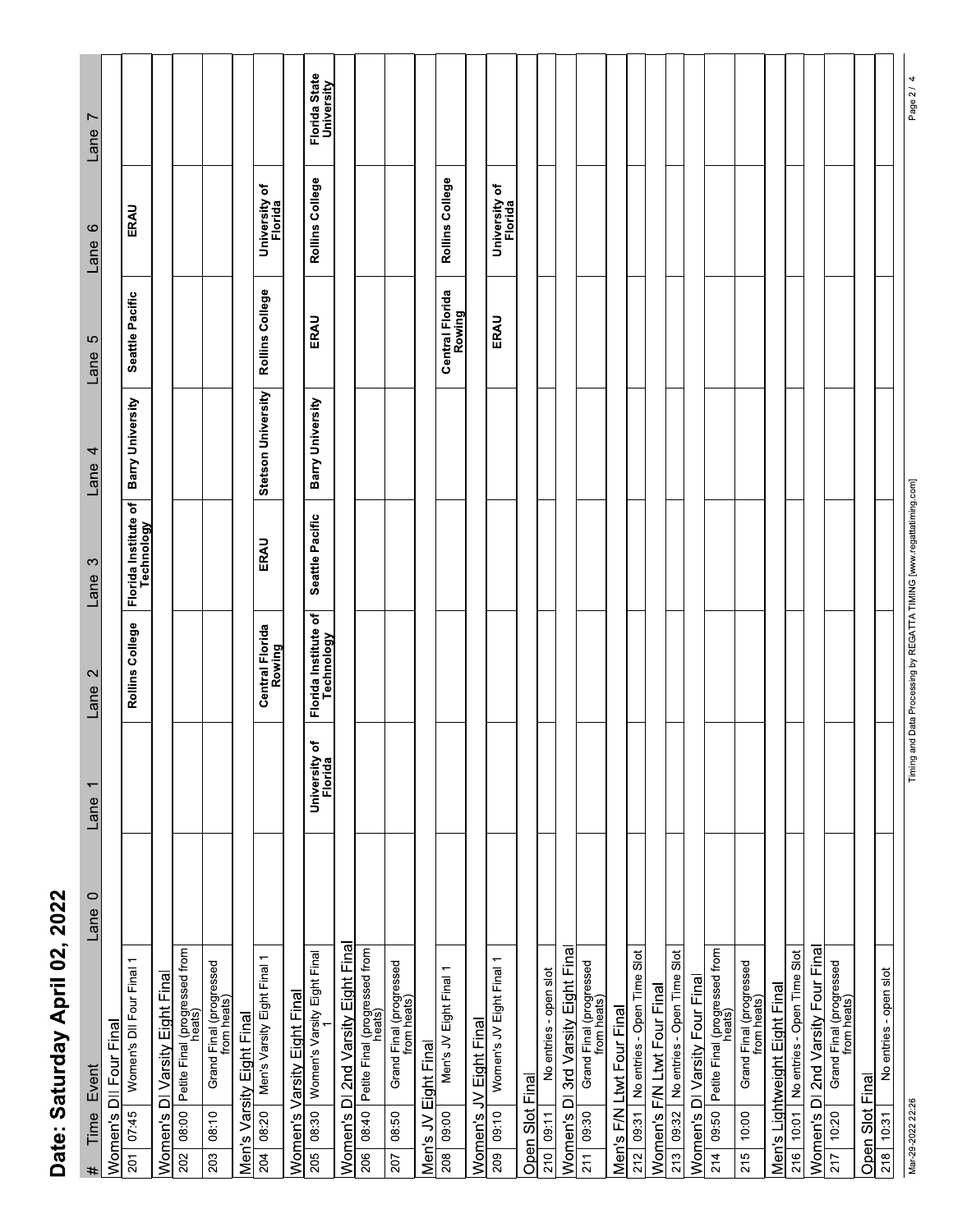| Event<br>Time<br>#                                                  | $\circ$<br>Lane | $\overline{ }$<br>Lane         | $\mathbf{\Omega}$<br>Lane | S<br>Lane                   | 4<br>Lane                   | 5<br>Lane                          | $\circ$<br>Lane                      | L<br>Lane |
|---------------------------------------------------------------------|-----------------|--------------------------------|---------------------------|-----------------------------|-----------------------------|------------------------------------|--------------------------------------|-----------|
| Women's Varsity Double Final                                        |                 |                                |                           |                             |                             |                                    |                                      |           |
| Women's Varsity Double<br>Final 1<br>10:30<br>219                   |                 |                                |                           |                             | Barry University            | Florida Institute of<br>Technology | University of<br>Tampa               |           |
| Men's Varsity Pair Final                                            |                 |                                |                           |                             |                             |                                    |                                      |           |
| Men's Varsity Pair Final 1<br>10:40<br>220                          |                 |                                | ⋖<br>Rollins College      | ERAU                        | ৳<br>University<br>Florida  | m<br>Rollins College               | Stetson University                   |           |
| Women's Varsity Pair Final                                          |                 |                                |                           |                             |                             |                                    |                                      |           |
| $\overline{ }$<br>10:50 Women's Varsity Pair Final<br>$\frac{1}{2}$ |                 |                                | Central Florida<br>Rowing | Barry University            | Rollins College             | Stetson University                 | ٥<br>Florida Institute<br>Technology |           |
| Eight Final<br>Men's F/N                                            |                 |                                |                           |                             |                             |                                    |                                      |           |
| $\overline{ }$<br>Men's F/N Eight Final<br>11:00<br>222             |                 |                                | University of<br>Florida  | Rollins College             | Central Florida<br>Rowing A | Florida State<br>University        | Central Florida<br>Rowing B          |           |
| Women's F/N Eight Final                                             |                 |                                |                           |                             |                             |                                    |                                      |           |
| Women's F/N Eight Final 1<br>11:10<br>223                           |                 | ৳<br>University c<br>Florida B | Stetson University        | Florida State<br>University | University of<br>Florida A  | University of<br>Tampa             |                                      |           |
| Men's Varsity Single Final                                          |                 |                                |                           |                             |                             |                                    |                                      |           |
| $\overline{ }$<br>Men's Varsity Single Final<br>12:50<br>224        |                 |                                |                           | Rollins College             | Stetson University          | Georgia Institute<br>of Technology | ERAU                                 |           |
| Women's Varsity Single Final                                        |                 |                                |                           |                             |                             |                                    |                                      |           |
| Women's Varsity Single<br>Final 1<br>13:00<br>225                   |                 |                                |                           | đ<br>University<br>Tampa    | Stetson University          | Barry University                   | ৳<br>University<br>Florida           |           |
| Men's JV Four Final                                                 |                 |                                |                           |                             |                             |                                    |                                      |           |
| Men's JV Four Final 1<br>13:10<br>226                               |                 |                                |                           |                             | Rollins College             | <b>Central Florida</b><br>Rowing   | University of<br>Florida             |           |
| JV Four Final<br>Women's                                            |                 |                                |                           |                             |                             |                                    |                                      |           |
| Women's JV Four Final 1<br>13:20<br>227                             |                 |                                | Seattle Pacific           | ERAU                        | ō<br>University<br>Florida  | Rollins College                    | Florida Institute of<br>Technology   |           |
| Men's Lightweight Four Final                                        |                 |                                |                           |                             |                             |                                    |                                      |           |
| No entries - Open Time Slot<br>13:30<br>228                         |                 |                                |                           |                             |                             |                                    |                                      |           |
| Women's Lightweight Four Final                                      |                 |                                |                           |                             |                             |                                    |                                      |           |
| No entries - Open Time Slot<br>13:40<br>29                          |                 |                                |                           |                             |                             |                                    |                                      |           |
| Men's Varsity Double Final                                          |                 |                                |                           |                             |                             |                                    |                                      |           |
| Slot<br>No entries - Open Time<br>13:50<br>230                      |                 |                                |                           |                             |                             |                                    |                                      |           |
| Women's F/N "B" Eight Final                                         |                 |                                |                           |                             |                             |                                    |                                      |           |
| 14:00 No entries - Open Time Slot<br>231                            |                 |                                |                           |                             |                             |                                    |                                      |           |
| Men's F/N Four Final                                                |                 |                                |                           |                             |                             |                                    |                                      |           |
| Men's F/N Four Final 1<br>14:10<br>232                              |                 |                                |                           | University of<br>Florida    | Central Florida<br>Rowing   | Rollins College                    | Florida State<br>University          |           |
| Women's F/N Four Final                                              |                 |                                |                           |                             |                             |                                    |                                      |           |
| Women's F/N Four Final 1<br>14:20<br>233                            |                 | ٥f<br>University<br>Florida    | Rollins College           | Central Florida<br>Rowing A | ERAU                        | Florida State<br>University        | University of<br>Tampa               |           |
| Men's Varsity "B" Four Final                                        |                 |                                |                           |                             |                             |                                    |                                      |           |
| Men's Varsity "B" Four Final<br>14:30<br>234                        |                 |                                |                           | ERAU                        | Rollins College<br>Exhib    | Stetson University                 | University of<br>Florida             |           |
| Women's Varsity "B" Four Final                                      |                 |                                |                           |                             |                             |                                    |                                      |           |
| Women's Varsity "B" Four<br>Final 1<br>14:40<br>235                 |                 |                                |                           | New Crew SRQ                | Seattle Pacific             | ERAU                               | University of<br>Florida             |           |
| Men's Varsity Four Final                                            |                 |                                |                           |                             |                             |                                    |                                      |           |

Timing and Data Processing by REGATTA TIMING [www.regattatiming.com]

Page 3 / 4